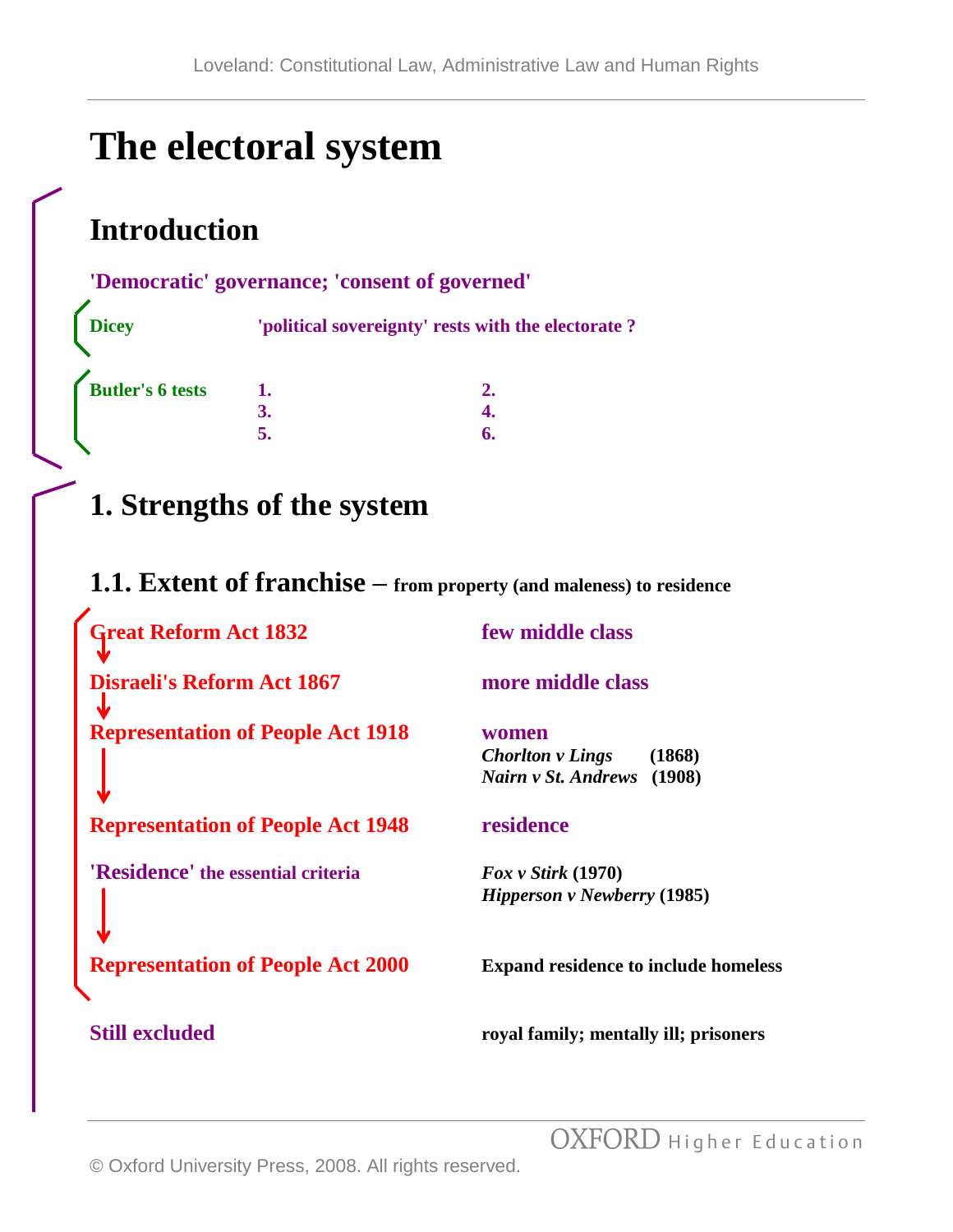#### **1.2. Periods between elections**

| too short? always campaigning<br>2 years House |  |
|------------------------------------------------|--|
| <b>4 years President</b><br>just right?        |  |

**Parliament Act 1911 5 years; Lords veto**

### **1.3. Candidates**

**Minimal barriers Momination/deposit** *debar fringe/spoiling candidates* **Proscribed parties debar terrorist groups Precision of identification Representation of People Act 1968 Name compulsory; party optional**  *Saunders v Chichester* **(1995) - 'literal Democrat' Registration of Political Parties Act 1998 PRA 2000 much tighter control of identity** 

### **1.4 Conduct of campaign/votes**

**No significant bribery/intimidation etc; public count of vote**

**2005 query re probity of increased postal voting**

**2007 elections – failure of new computer technology**

**No regulation of 'truth' of content of political advertising**

### **1.5 Constituency design**

**Great Reform Act 1832 rotten boroughs; pocket boroughs; begins respond to demographic change**

**of Seats Act) 1949**

**House of Commons (Redistrib Boundary Commission to control** 

OXFORD Higher Education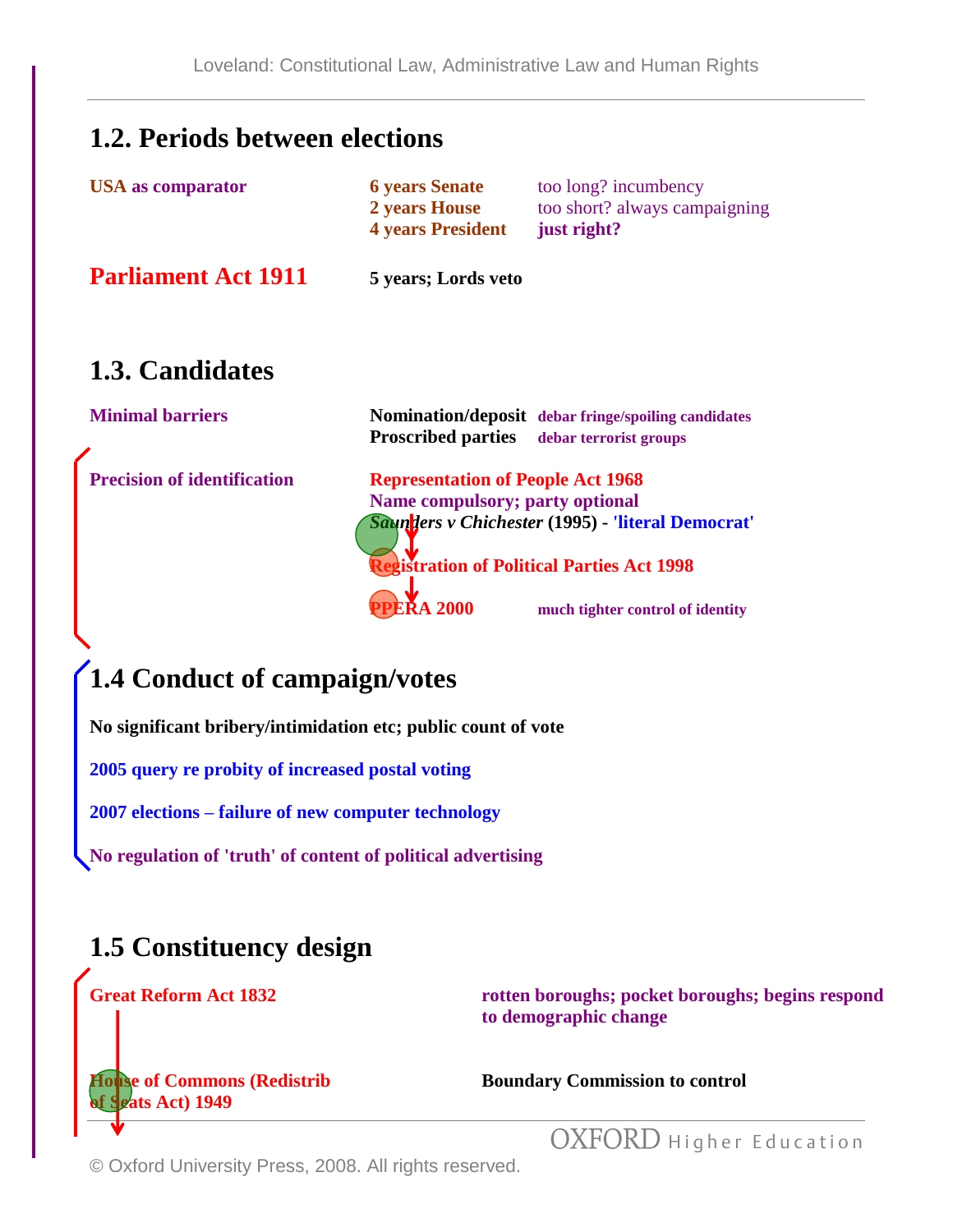|                                                                                 | <b>Rules to structure BC's discretion</b><br>a. Local government boundaries<br><b>b.</b> number of voters<br>c. geographical size |
|---------------------------------------------------------------------------------|-----------------------------------------------------------------------------------------------------------------------------------|
| $R \nu$ Boundary Commission, ex parte Foot (1983) Courts reluctant to intervene |                                                                                                                                   |
| Large divergence in constituency size                                           | examples                                                                                                                          |
| <b>Contrast USA</b>                                                             | <b>Baker</b> v Carr (1964)<br><b>Represent people not trees or acres</b>                                                          |
| <b>Wade (1980) Constitutional fundamentals</b>                                  | One man one vote one value                                                                                                        |
| <b>Electoral Commission</b>                                                     | will take over apportionment (eventually). But apply same<br>rules ??                                                             |

### **2. Weaknesses of system**

#### **2.1 Electoral finance**

**Corrupt Practices Act 1883 first initiative in this area**

**Local spending only** *Tronoh Mines* **(1953)**

**Very obscure provisions** *R v Fiona Jones* **(1999)**

**Strict rationing access to broadcast media; though no 'legal' basis**

### **Political Parties, Election and Referendums Act 2000**

Limits on national spending; large donors must identify selves; overseen by Electoral Commission

donors must be UK national; strict recording and reporting requirements

**Ewing (2000) Public Law generally welcomes as modernising reform** 

OXFORD Higher Education